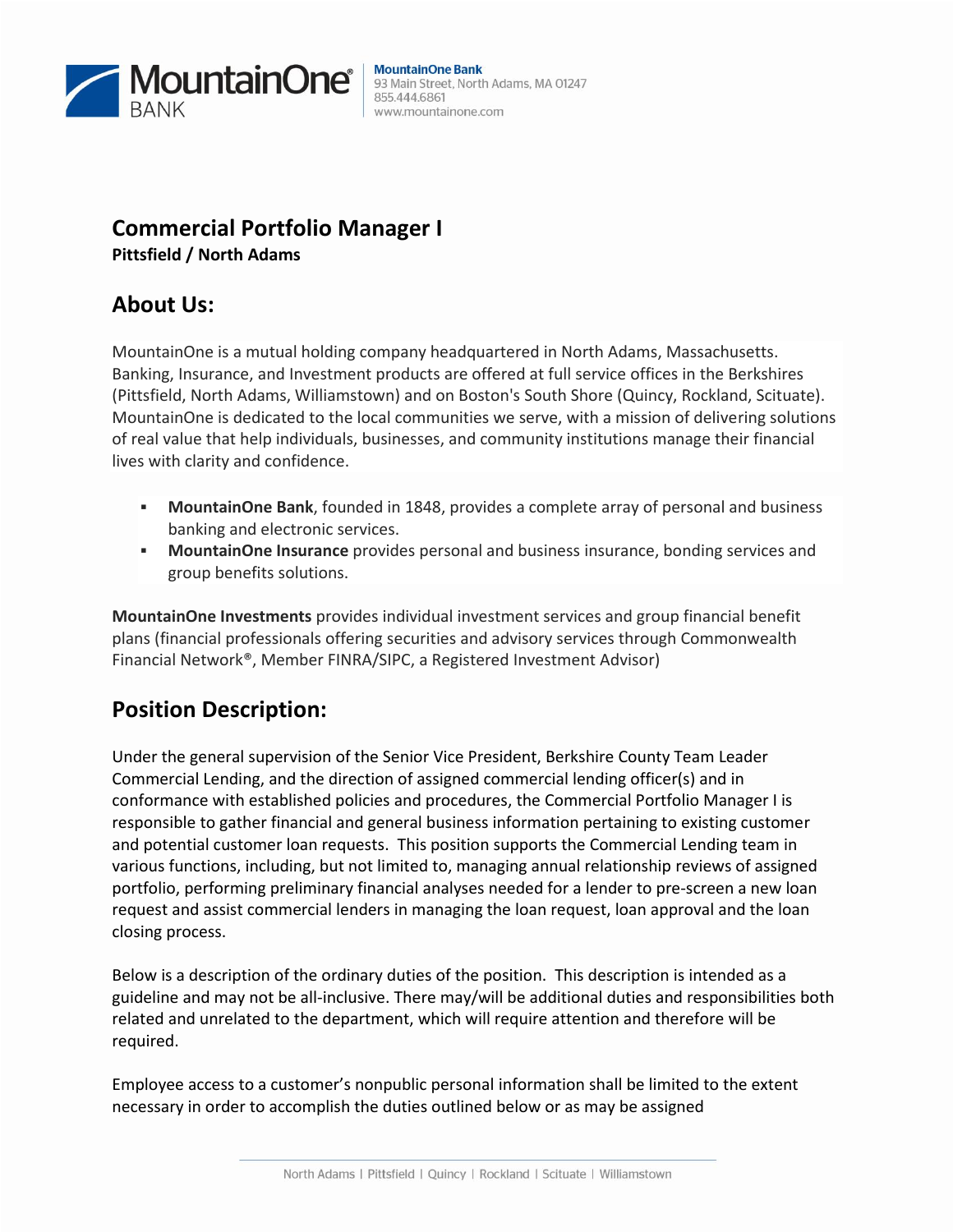# **Key Accountabilities and Responsibilities**:

- Participates in and completes in a timely manner all training as assigned and required
- Gathers financial and general business information pertaining to customer and prospective customer loan requests.
- Performs preliminary financial analyses and identifies key credit risks needed to prescreen a new loan request by commercial lenders and Senior Commercial Lender.
- Assists commercial lenders in managing their new loan request pipeline and coordinating underwriting, approval and closing activities internally.
- Responsible for preparing new loan closing memo that confirms that the loan has been closed in accordance with the approved terms and conditions.
- Underwrites new loan requests when needed and under the direct supervision of the Credit Administration Manager.
- Monitors all expiration dates (such as loan maturity and schedule annual review/renewal date for LOC, RDC and ACH facilities) 90-days ahead to ensure timely completion and collection of required approvals.
- Manages financial reporting and covenant tracking of assigned portfolio.
- Ensures timely collection of updated financials from existing customers and timely completion of annual credit reviews.
- Responsible for documenting important communications with customers and significant credit events in between annual reviews.
- Monitors and assists commercial lenders to manage delinquencies and overdrafts within the assigned portfolio.
- Periodically reviews the accuracy and consistency of risk ratings and next review dates for the assigned portfolio and ensures the timely process of risk rating and next review date changes.
- Performs periodic inspections at customer sites to audit accounts and ensure adherence to loan agreements and terms.
- Maintains confidentiality of credit and customer information at all times.
- Other duties as assigned.

## **Qualifications:**

- Bachelor's degree in business or accounting.
- 1-3 years' related experience.
- 25% availability to travel outside of 50-mile radius.
- Excellent written and verbal communication skills.
- Excellent public relations and customer service skills.